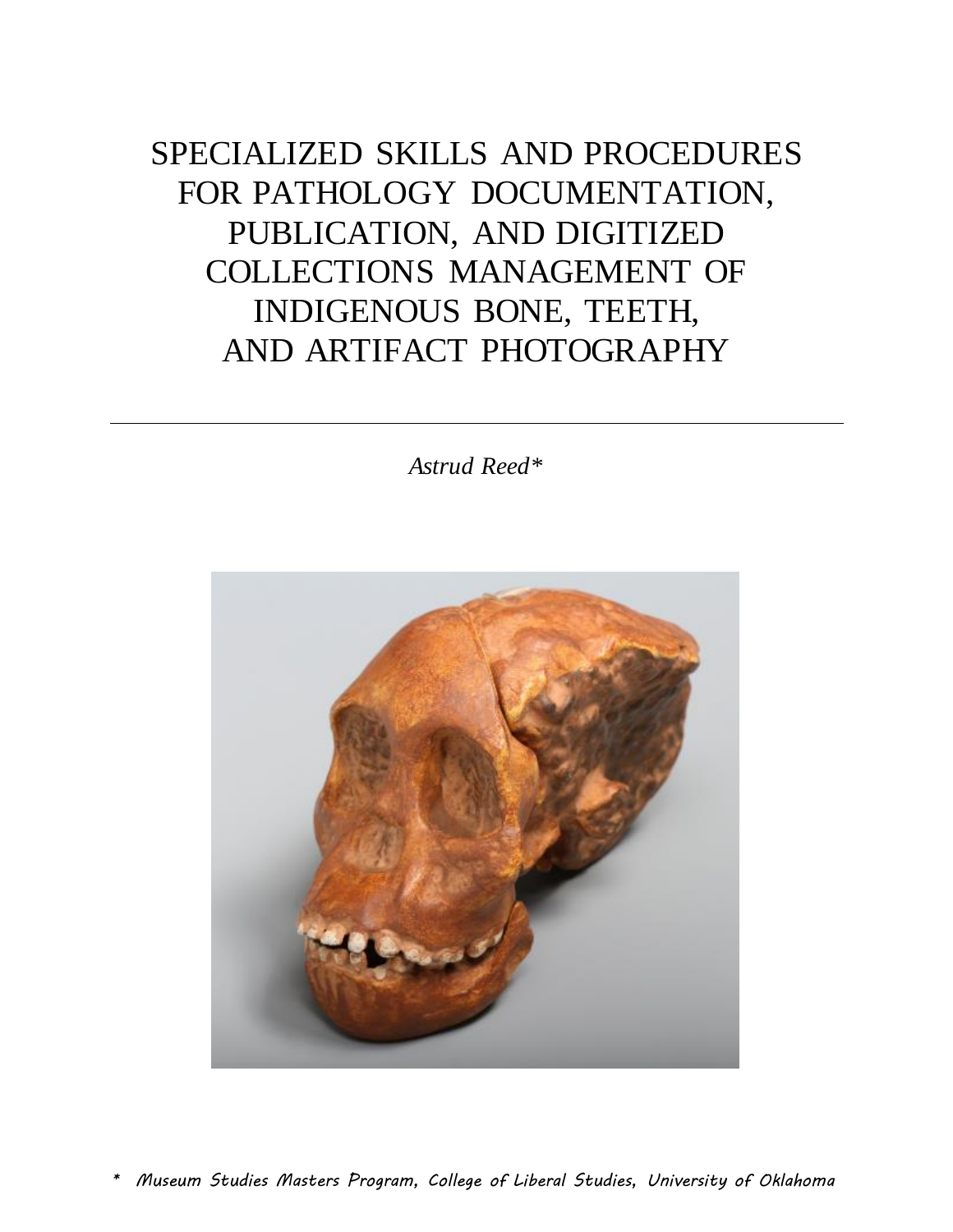## **Abstract**

This paper will propose standardized ethical treatment practices and high quality, yet efficient processing techniques in the photographic documentation and information management of indigenous skeletal remains and artifacts. Training manuals organized by museum type and size, as well as collection elements will be created. These will aid collection experts (managers and curators) in completing these processes that will include capturing publication worthy images during the research and documentation stages, while being excellent stewards of these sensitive collections.

## **Keywords**(*using various museum and archaeology indexes)*

photodocumentation, information management, ethical treatment, indigenous curatorial practices

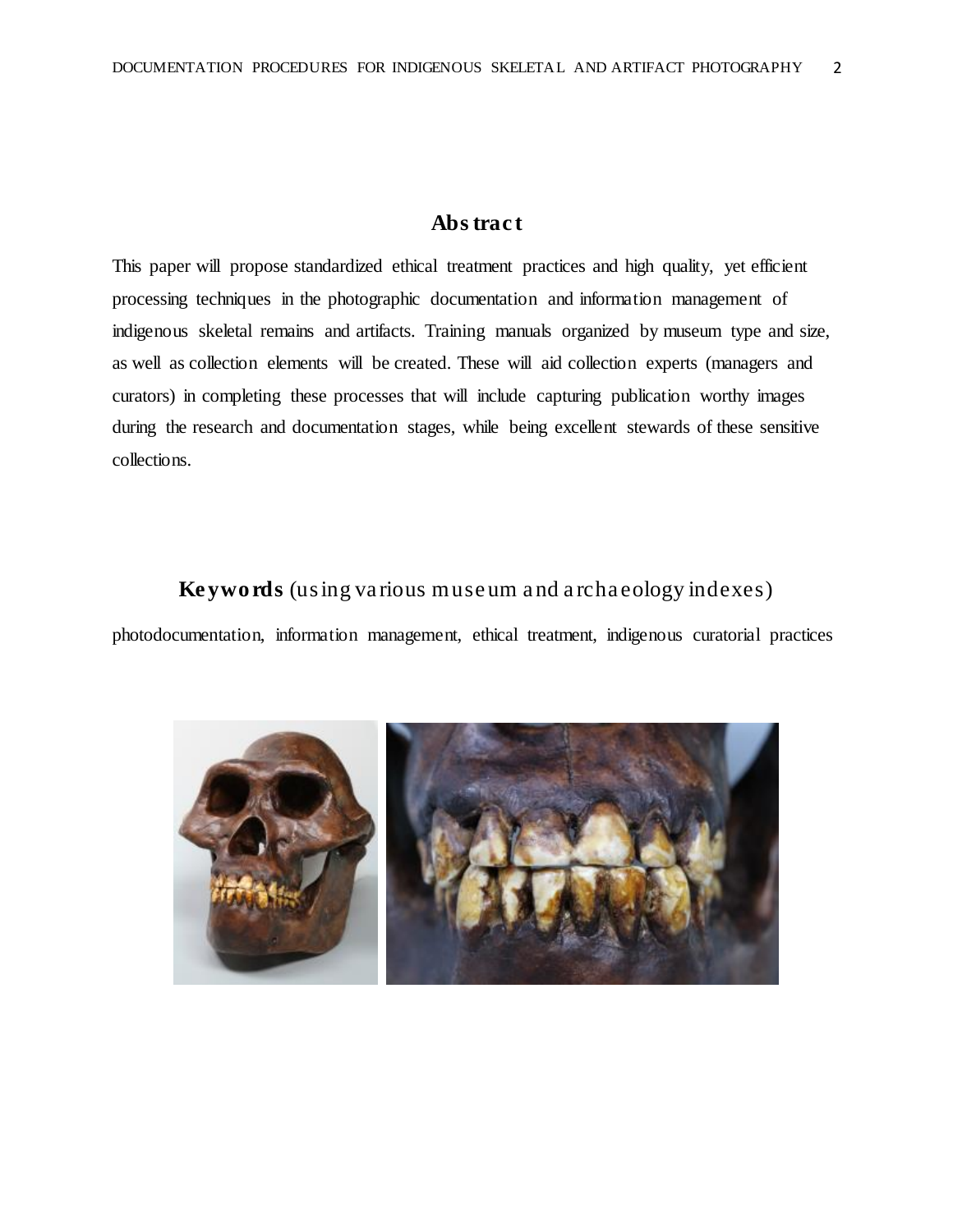## **Introduction**

Very little academic information exists on the photographic techniques used in anthropological skeletal and artifact documentation from indigenous peoples where accurate color, texture, and minute details are essential for proper identification and data interpretation in research and museum settings. Ancient skeletons and artifacts present additional challenges. Archaeological ethics must be employed that protect, preserve, document, and mediate between all applicable parties with the goal of perpetuating irreplaceable pieces and their history for future generations. (according to SAA Ethics in Archaeology Committee, 1996) Care should also be taken to restrict any damage or deterioration from handling, displaying, and harsh lighting methods. Current technologies allow collaborative work across disciplines, as well as on a regional, national, and global level. Clear digital images, accurate records and accessible research findings can then be inserted into other projects creating comprehensive macroscopic studies.

Handling, documenting, researching, and maintaining indigenous remains and artifacts not only introduces additional, more stringent, protocols, ethical indigenous treatment mandates an entirely different way of thinking. North American indigenous curatorial practices and curators have increased since the late 1960s (Lockyear, 2014), especially after the 1990 passing of NAGPRA (Native American Graves and Repatriation Act). But even with the increase of indigenous thinking through indigenous curatorial and research staff, creating a standard system that encompasses the beliefs and practices of all tribes is incredibly difficult. Ideally, museum and research staff will work very closely with the descendant tribe during every step of the process to create a respectful and accurately informative exhibit or research project.

This paper will look at standardizing the documentation and information storage process of museum and research collections containing indigenous skeletal remains and artifacts, no matter the size of the museum or specific pieces in the collection. (Although, addendums that address these differences can be created as the need arises.) To make this possible, detailed methodology and procedural guidelines will be created that discuss photographic presentation, and lighting techniques for accurate yet also visually appealing capture, proper handling of fragile and culturally sensitive pieces, preparation for exhibition and publication, and digitized collections management. My research includes work with various biological anthropology,